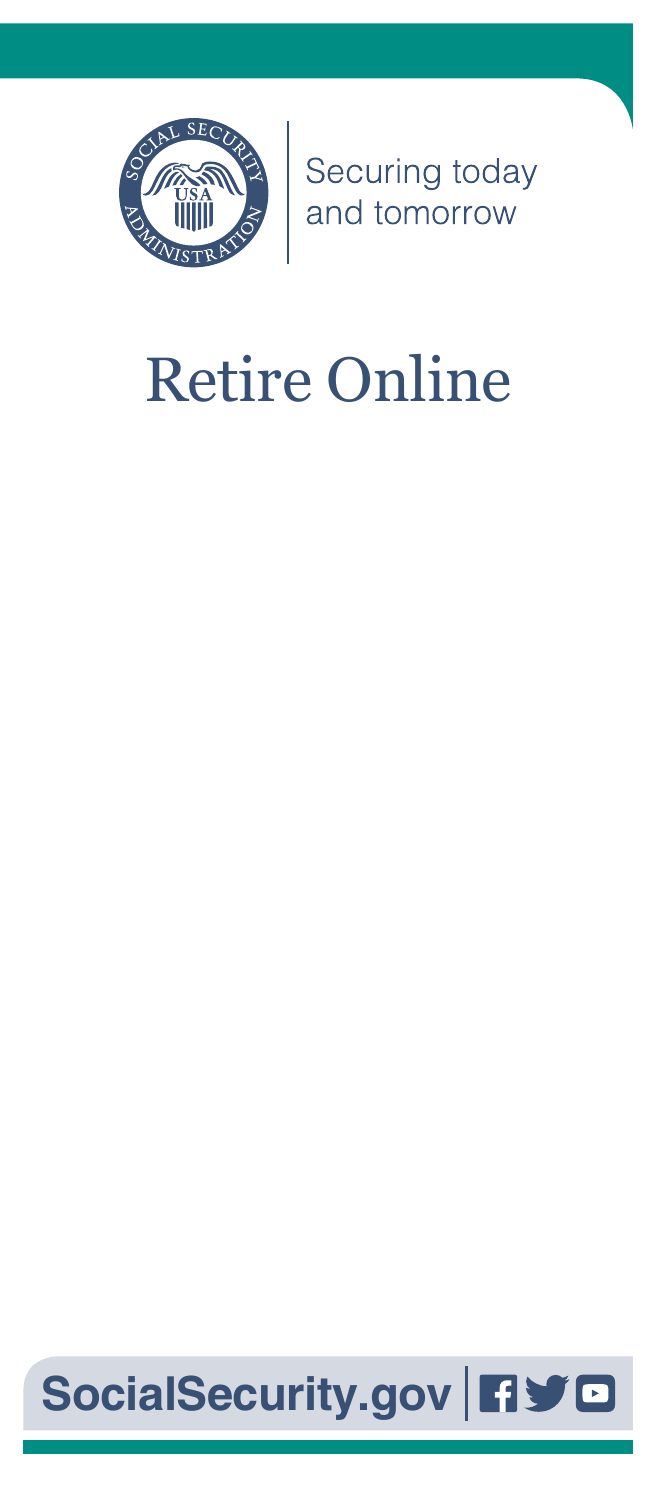Applying for Social Security retirement benefits is easier than ever. Go to *[www.socialsecurity.gov](http://www.ssa.gov)* to retire online. It's so easy!

#### Why should I use the online application?

Applying online for retirement benefits offers several advantages:

- You can start your application immediately. There is no need to wait for an appointment;
- You can apply from the convenience of your home, or on any computer; and
- You can avoid trips to a Social Security office, saving you time and money.

#### How secure is my personal information?

We use secure technology to keep your information private.

#### How does the online application make it easy for me to apply?

- The application has a "retirement estimator" that gives you personal estimates of how much your benefit will be at different ages and different "stop work" dates.
- As you go through the application, you'll see "More Info" links. If you need more information at any time to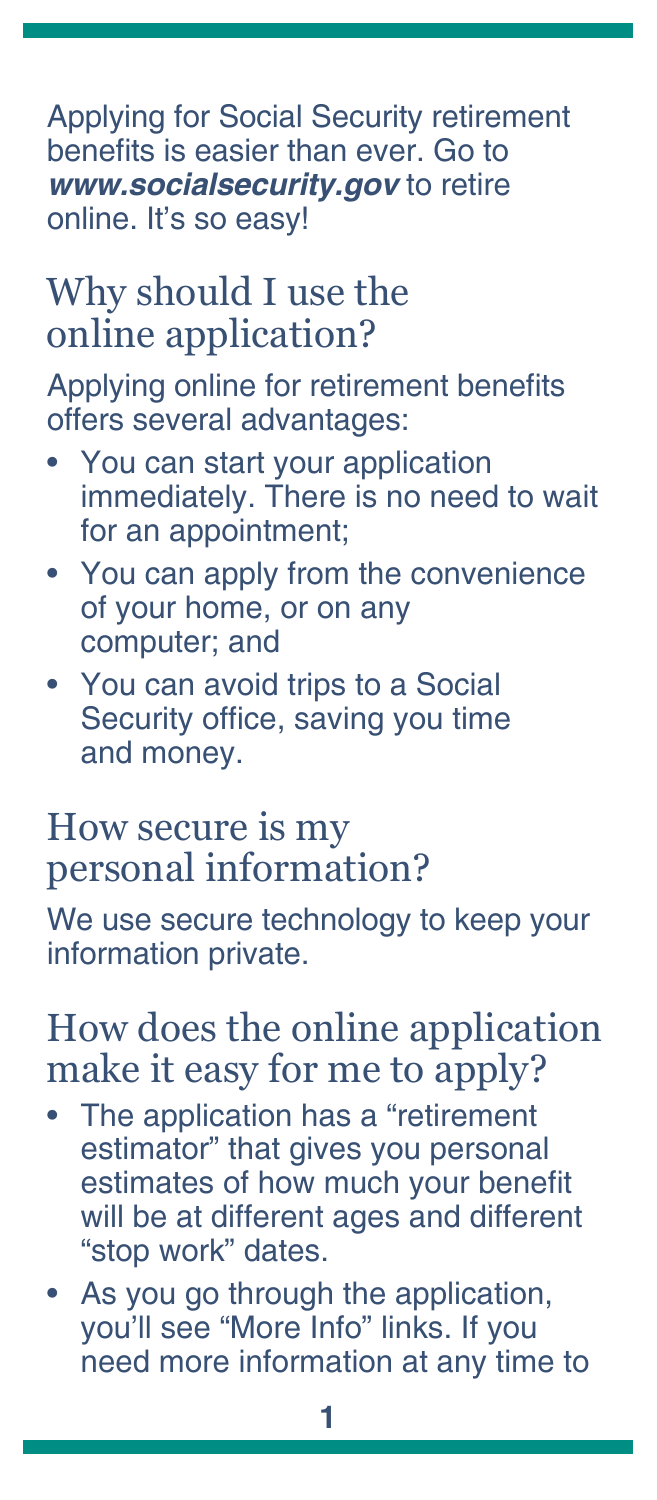answer a question, just select one of these links.

- When you finish your application, you'll get a receipt that you can print and keep for your records.
- We'll give you a confirmation number that you can use to check the status of your application online after you've applied.

### How do I use the online application?

Go to *[www.socialsecurity.gov](http://www.ssa.gov)* and select "Retirement."

- We will guide you through a series of screens that will ask you questions about yourself, your family, and your work.
- You don't have to complete the application all in one sitting. If you need a break, you can stop working on the application and restart it again without losing any of the information you entered.
- Once you've answered all of the questions, select "Submit Now."
- Your application will be sent electronically to Social Security.

### What happens next?

Once we receive your application, we'll review it and contact you if we need clarification about your answers or if we need to see any documents.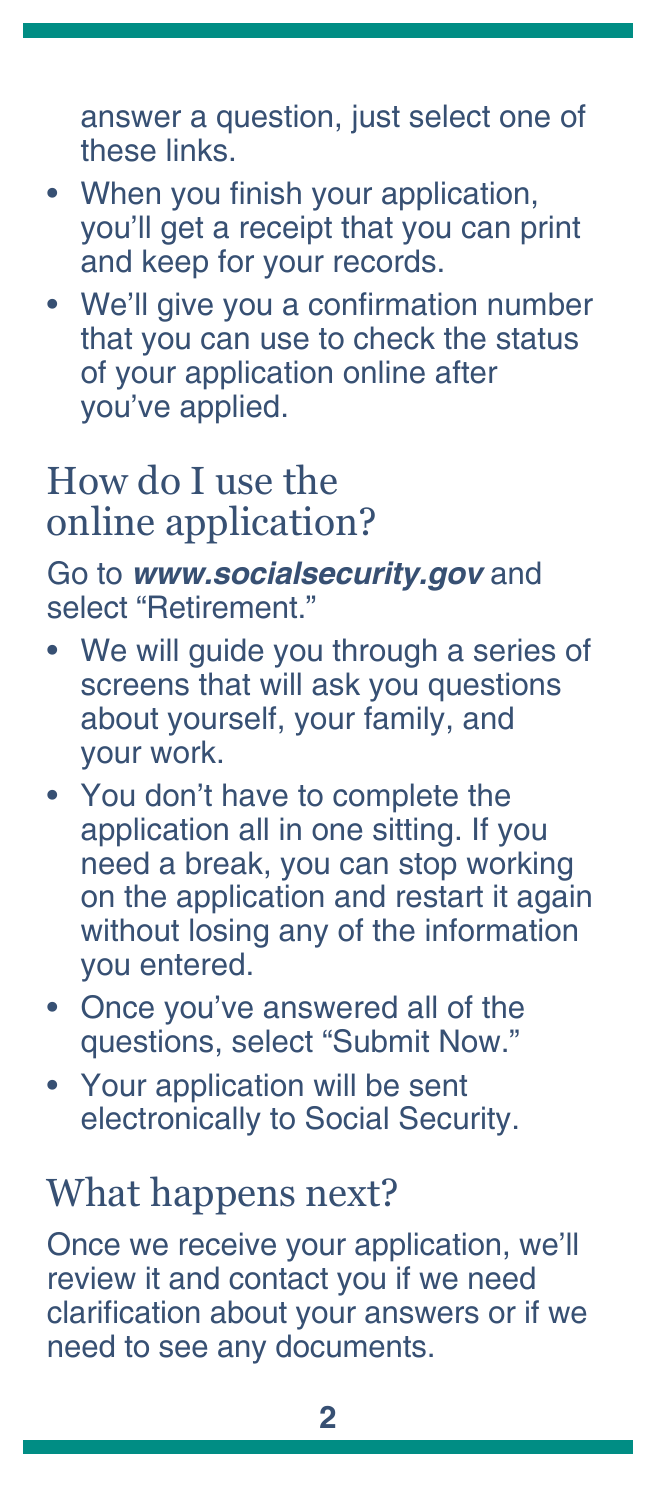We'll also let you know if we think you may be able to receive more money on another person's record, such as your spouse. We'll also tell you if other family members may be able to receive benefits on your work record.

When we have all of the necessary information and documents, we'll process your application and send you a letter in the mail about our decision.

# Availability

The online application is available to you seven days a week during the following hours (Eastern time):

Monday-Friday: 5 a.m. until 1 a.m.

Saturday: 5 a.m. until 11 p.m.

Sunday: 8 a.m. until 11:30 p.m.

## Contacting Social Security

The most convenient way to contact us anytime, anywhere is to visit *[www.socialsecurity.gov](http://www.socialsecurity.gov)*. There, you can: apply for benefits; open a *my* [Social Security](https://www.socialsecurity.gov/myaccount/) account, which you can use to review your *Social Security [Statement](https://www.ssa.gov/myaccount/statement.html)*, verify your earnings, print a benefit verification letter, change your direct deposit information, request a replacement Medicare card, and get a replacement [1099/1042S](https://faq.ssa.gov/link/portal/34011/34019/Article/3706/How-can-I-get-a-form-SSA-1099-1042S-Social-Security-Benefit-Statement?URL=/apps6z/i1099/main.html); obtain valuable information; [find publications](https://www.socialsecurity.gov/pubs/); [get answers to frequently asked](https://faq.ssa.gov/)  [questions](https://faq.ssa.gov/); and much more.

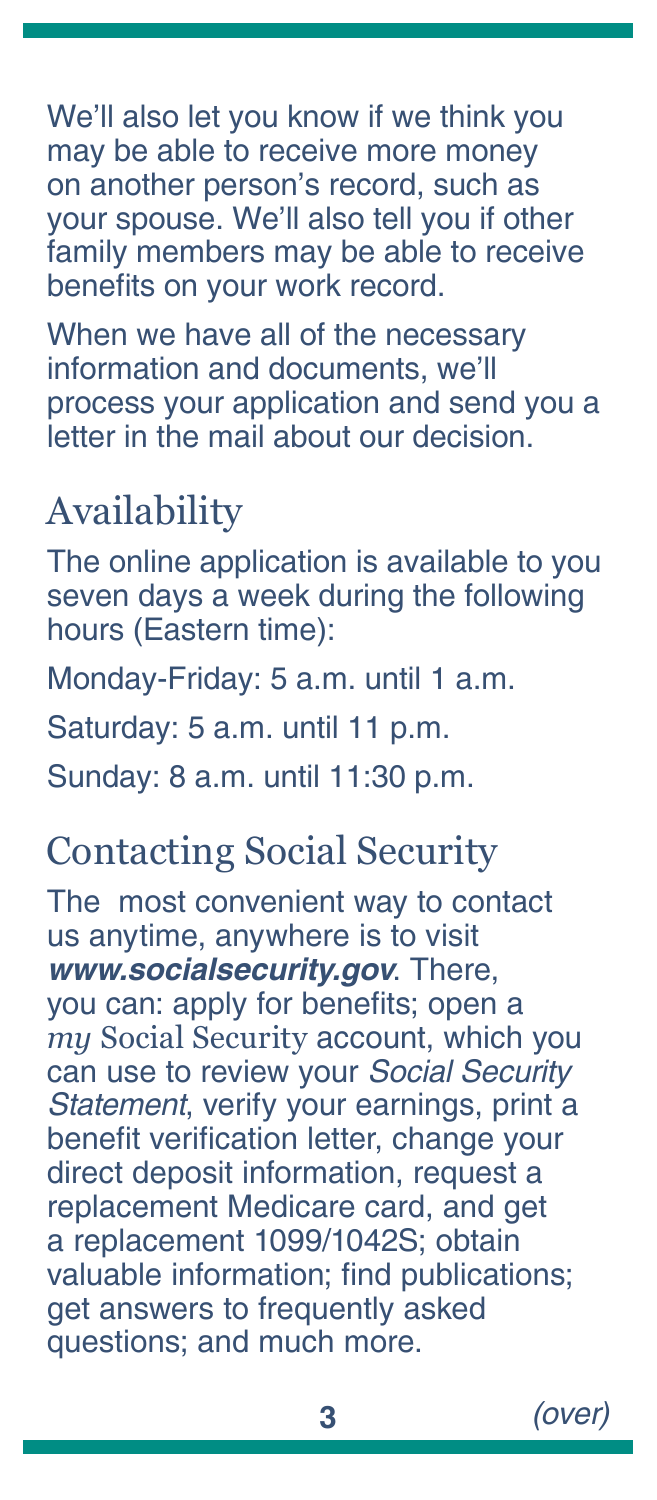If you don't have access to the internet, we offer many automated services by telephone, 24 hours a day, 7 days a week. Call us toll-free at **1-800-772-1213** or at our TTY number, **1-800-325-0778**, if you're deaf or hard of hearing.

If you need to speak to a person, we can answer your calls from 7 a.m. to 7 p.m., Monday through Friday. We ask for your patience during busy periods since you may experience a higher than usual rate of busy signals and longer hold times to speak to us. We look forward to serving you.